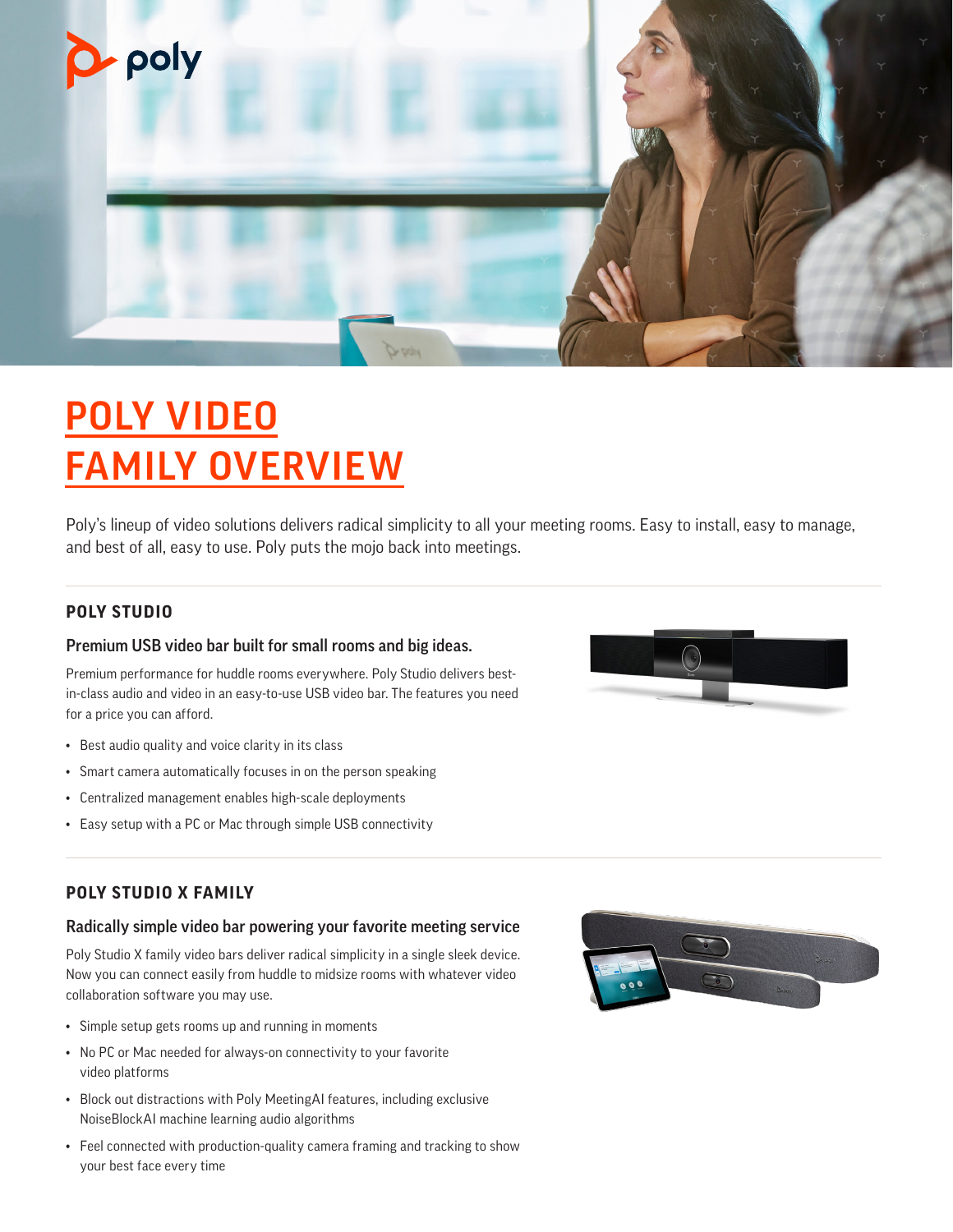## **POLY G7500**

## Video conferencing and content sharing solution for medium and large conference rooms.

Help teams share ideas and express themselves clearly in rich Ultra HD 4K. No ideas get left behind because anyone can share wirelessly from their own device.

- Ultra HD delivers rich meeting experiences and new applications with super-high resolution
- Easy wireless content sharing for every meeting, whether local content or in a video call
- Content annotation and digital whiteboarding built in
- Streamlined cabling and robust APIs make it ideal for integrated rooms and customized environments



## **POLY MEDIALIGN**

#### Premium, all-inclusive video conferencing.

Put the focus on better collaboration for your teams, no matter where they're located. This premium, all-inclusive video conferencing system powered by Poly G7500 is easy to deploy, anywhere in the world.

- One customizable system with monitor, controller, color, and height options
- High-quality audio and video for medium and large rooms
- Hands-free smart cameras with automatic speaker tracking and group framing
- Straightforward global deployment with modern design and small footprint



| WHY BUY POLY STUDIO<br>• USB simplicity for BYOD, so users can bring their<br>own laptop for video calls<br>• Connect to a PC or Mac in the room for nearly any<br>video application | WHY BUY POLY STUDIO X FAMILY<br>• Radically simple, all-in-one design includes nearly everything<br>you need<br>• Run Zoom Rooms or Microsoft Teams without a PC or Mac<br>• Connect to nearly any cloud video service with standards-<br>based interoperability |
|--------------------------------------------------------------------------------------------------------------------------------------------------------------------------------------|------------------------------------------------------------------------------------------------------------------------------------------------------------------------------------------------------------------------------------------------------------------|
| WHY BUY POLY G7500                                                                                                                                                                   | <b>WHY BUY POLY MEDIALIGN</b>                                                                                                                                                                                                                                    |
| • Flexible and customizable for larger meeting spaces                                                                                                                                | • Complete solution based on Poly G7500 that includes                                                                                                                                                                                                            |
| • Choose the cameras, microphones, and other collaboration tools                                                                                                                     | everything you need                                                                                                                                                                                                                                              |
| best suited for each space                                                                                                                                                           | • Ideal for global deployments with a consistent design and                                                                                                                                                                                                      |
| • Run Zoom Rooms without a PC or Mac or use standards-                                                                                                                               | user experience                                                                                                                                                                                                                                                  |
| based connections                                                                                                                                                                    | • Everything is supported by Poly; no need to chase multiple                                                                                                                                                                                                     |

vendors for help